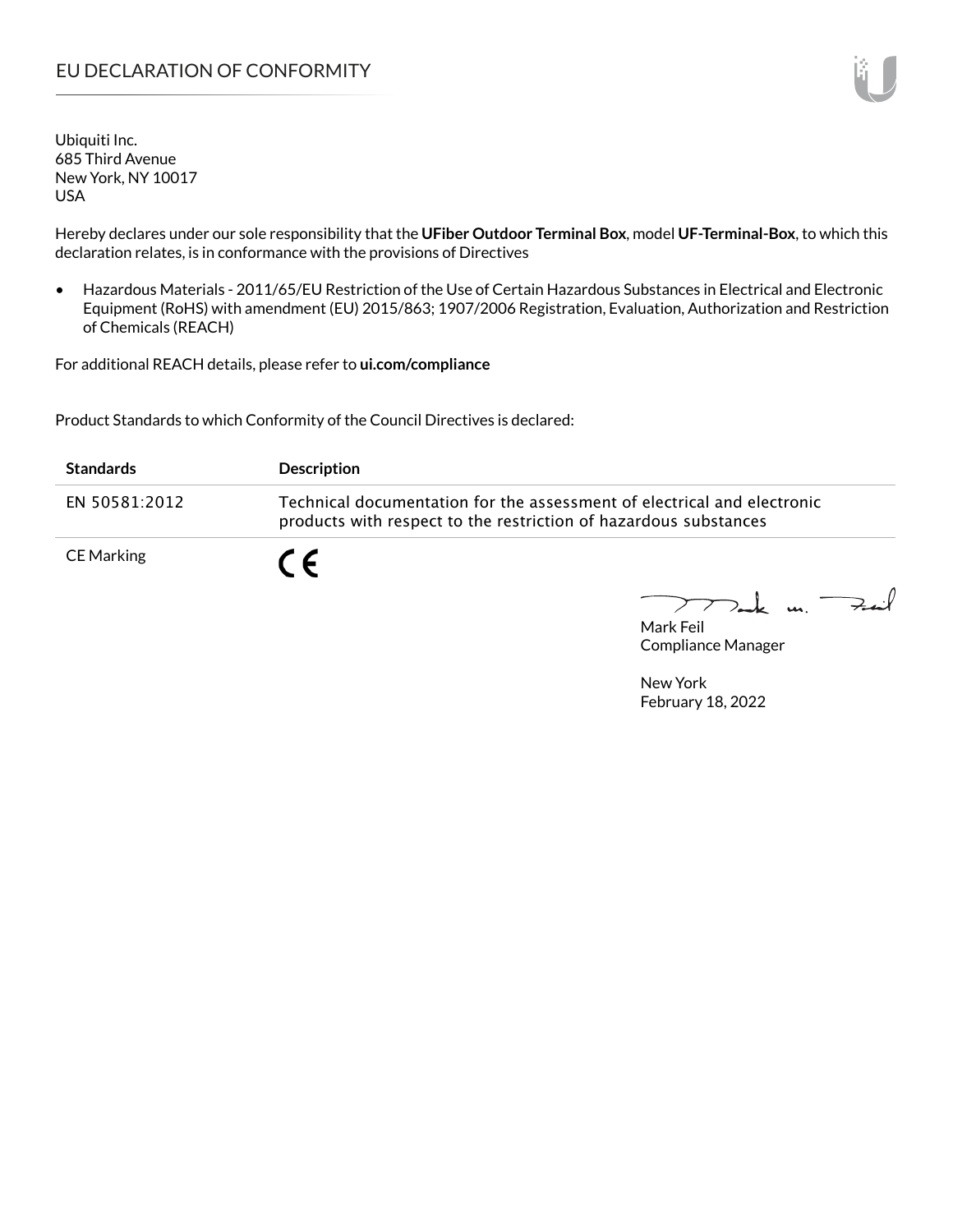### UK DECLARATION OF CONFORMITY

Ubiquiti Inc. 685 Third Avenue New York, NY 10017 USA

Hereby declares under our sole responsibility that the **UFiber Outdoor Terminal Box**, model **UF-Terminal-Box**, to which this declaration relates, is in conformance with the provisions of UK Regulations

• Hazardous Materials - The Restriction of the Use of Certain Hazardous Substances in Electrical and Electronic Equipment Regulations 2012; 1907/2006 Registration, Evaluation, Authorization and Restriction of Chemicals (REACH)

For additional REACH details, please refer to **ui.com/compliance**

Product Standards to which Conformity of the Council Directives is declared:

| <b>Standards</b>    | <b>Description</b>                                                                                                                          |
|---------------------|---------------------------------------------------------------------------------------------------------------------------------------------|
| EN 50581:2012       | Technical documentation for the assessment of electrical and electronic<br>products with respect to the restriction of hazardous substances |
| <b>UKCA Marking</b> | UK<br>ro                                                                                                                                    |

 $77$  and us.  $+...$ 

Mark Feil Compliance Manager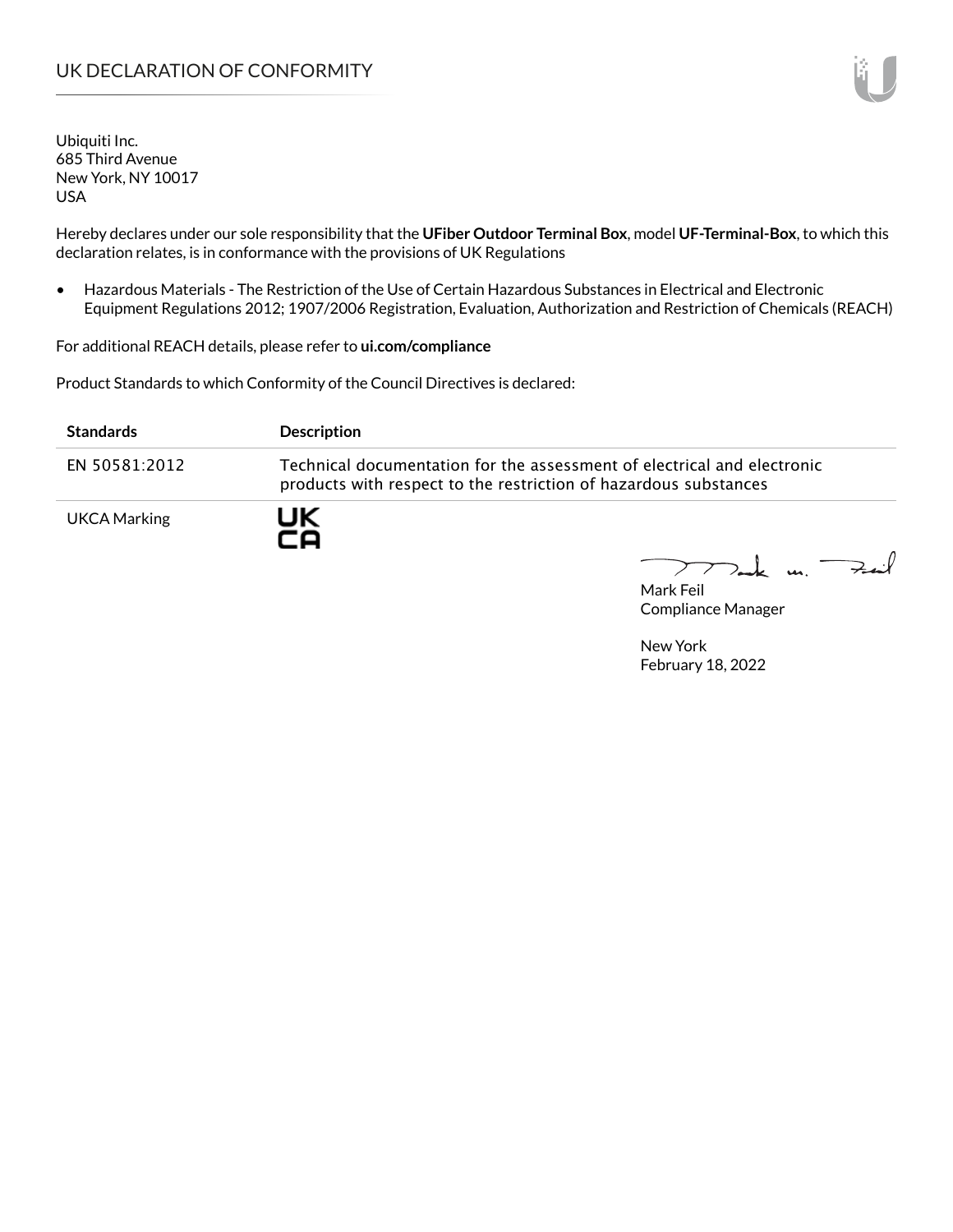## DICHIARAZIONE DI CONFORMITÀ UE ITALIAN ITALIAN

Ubiquiti Inc. 685 Third Avenue New York, NY 10017 USA

Con la presente dichiara sotto la propria esclusiva responsabilità che l' **UFiber Outdoor Terminal Box**, modello **UF-Terminal-Box**, a cui si riferisce la presente dichiarazione, è conforme alle disposizioni delle Direttive

• Materiali Pericolosi -2011/65/UE Restrizione dell'uso di alcune Sostanze Pericolose nelle Apparecchiature Elettriche ed Elettroniche (RoHS) con emendamento (UE) 2015/863; 1907/2006 Registrazione, Valutazione, Autorizzazione e Restrizione delle Sostanze Chimiche (REACH)

Per ulteriori dettagli sul REACH, fare riferimento a **ui.com/compliance**

| <b>Standard</b>   | <b>Descrizione</b>                                                                                                                         |
|-------------------|--------------------------------------------------------------------------------------------------------------------------------------------|
| EN 50581:2012     | Documentazione tecnica per la valutazione dei prodotti elettrici ed elettronici in<br>relazione alla restrizione delle sostanze pericolose |
| <b>CE Marking</b> | $\epsilon$                                                                                                                                 |

 $\text{I}$  m. Fail

Mark Feil Compliance Manager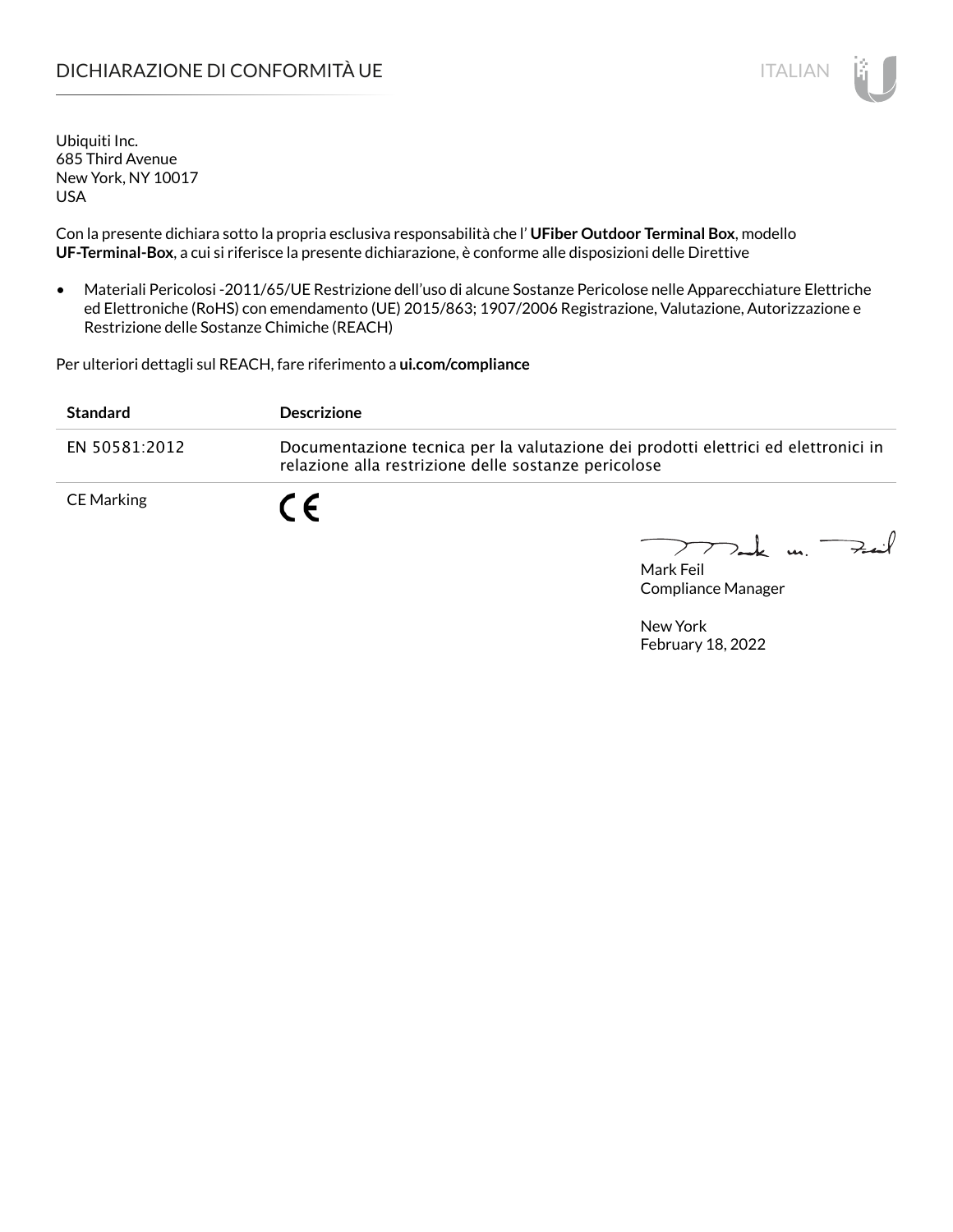# DÉCLARATION DE CONFORMITÉ UE EN ENCHANGEMENT DE CONFORMITÉ UNE ENCHANGEMENT DE CONFORMITÉ UNE ENCHANGEMENT DE

Ubiquiti Inc. 685 Third Avenue New York, NY 10017 USA

Déclare par la présente, sous notre seule responsabilité, que l'**UFiber Outdoor Terminal Box**, modèle **UF-Terminal-Box**, auquel se rapporte cette déclaration, est conforme aux dispositions des Directives

• Matières dangereuses -2011/65/UE Restriction de l'utilisation de Certaines Substances Dangereuses dans les Equipements Electriques et Electroniques (RoHS) avec amendement (EU) 2015/863 ; 1907/2006 Enregistrement, Evaluation, Autorisation et Restriction des Produits Chimiques (REACH)

Pour plus de détails sur le règlement REACH, veuillez consulter le site **ui.com/compliance**

| <b>Normes</b> | La description                                                                                                                                     |  |
|---------------|----------------------------------------------------------------------------------------------------------------------------------------------------|--|
| EN 50581:2012 | Documentation technique pour l'évaluation des produits électriques et<br>électroniques en ce qui concerne la limitation des substances dangereuses |  |
| CE Marking    | C E                                                                                                                                                |  |

 $\downarrow$  m  $\rightarrow$  $\geq$ 

Mark Feil Compliance Manager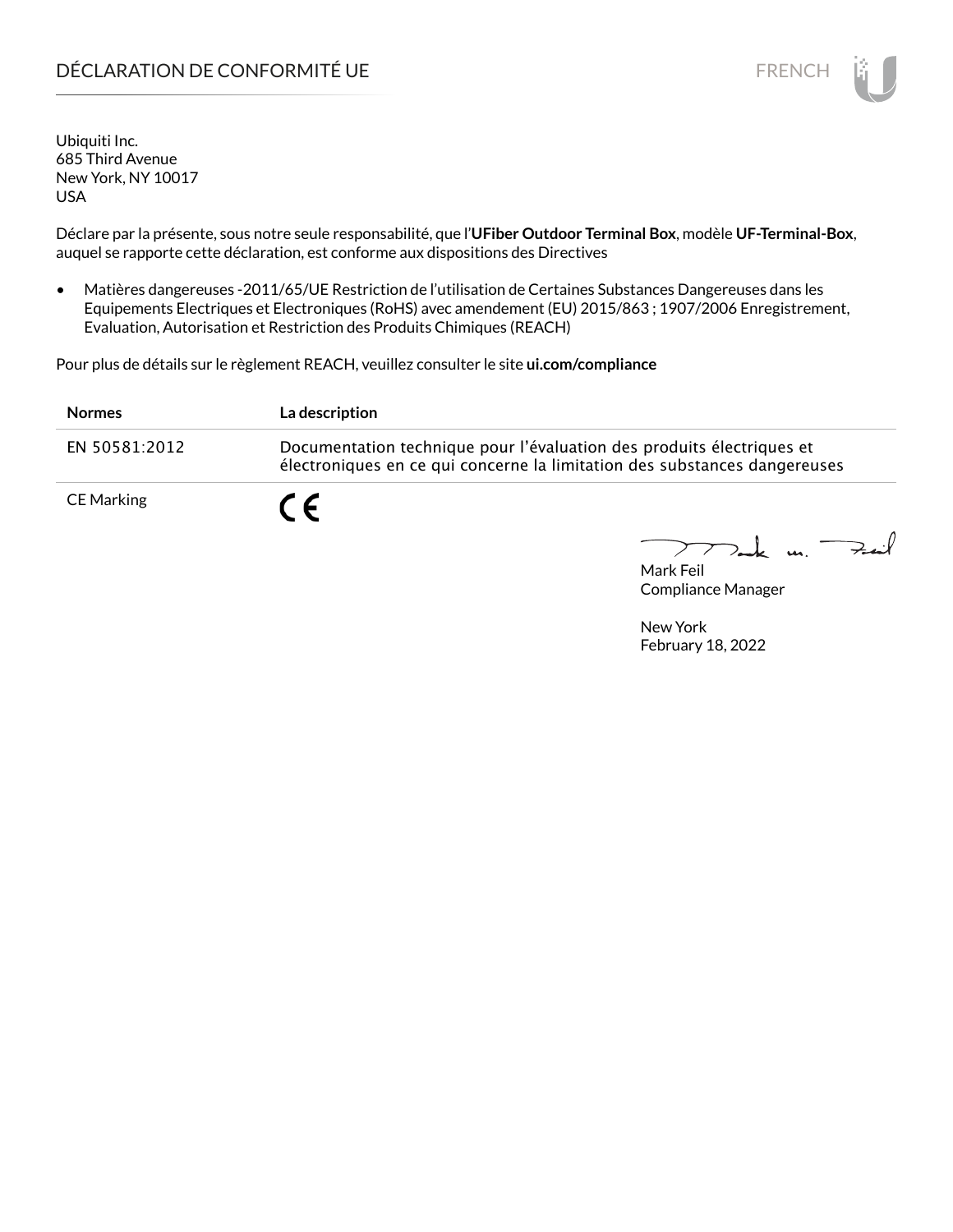# DECLARACIÓN DE CONFORMIDAD DE **SPANISH**

Ubiquiti Inc. 685 Third Avenue New York, NY 10017 USA

Por la presente declaramos bajo nuestra exclusiva responsabilidad que el **UFiber Outdoor Terminal Box**, modelo **UF-Terminal-Box**, al que se refiere esta declaración, es conforme con las disposiciones de las Directivas

• Materiales Peligrosos -2011/65/UE Restricción de la Utilización de Determinadas Sustancias Peligrosas en Aparatos Eléctricos y Electrónicos (RoHS) con la enmienda (UE) 2015/863; 1907/2006 Registro, Evaluación, Autorización y Restricción de Sustancias Químicas (REACH)

Para más detalles sobre el REACH, consulte **ui.com/compliance**

| <b>Estándares</b> | Descripción                                                                                                                                   |
|-------------------|-----------------------------------------------------------------------------------------------------------------------------------------------|
| EN 50581:2012     | Documentación técnica para la evaluación de productos eléctricos y<br>electrónicos con respecto a la restricción de las sustancias peligrosas |
| CE Marking        | $\epsilon$                                                                                                                                    |

 $k$  un  $\rightarrow$  $\geq$ 

Mark Feil Compliance Manager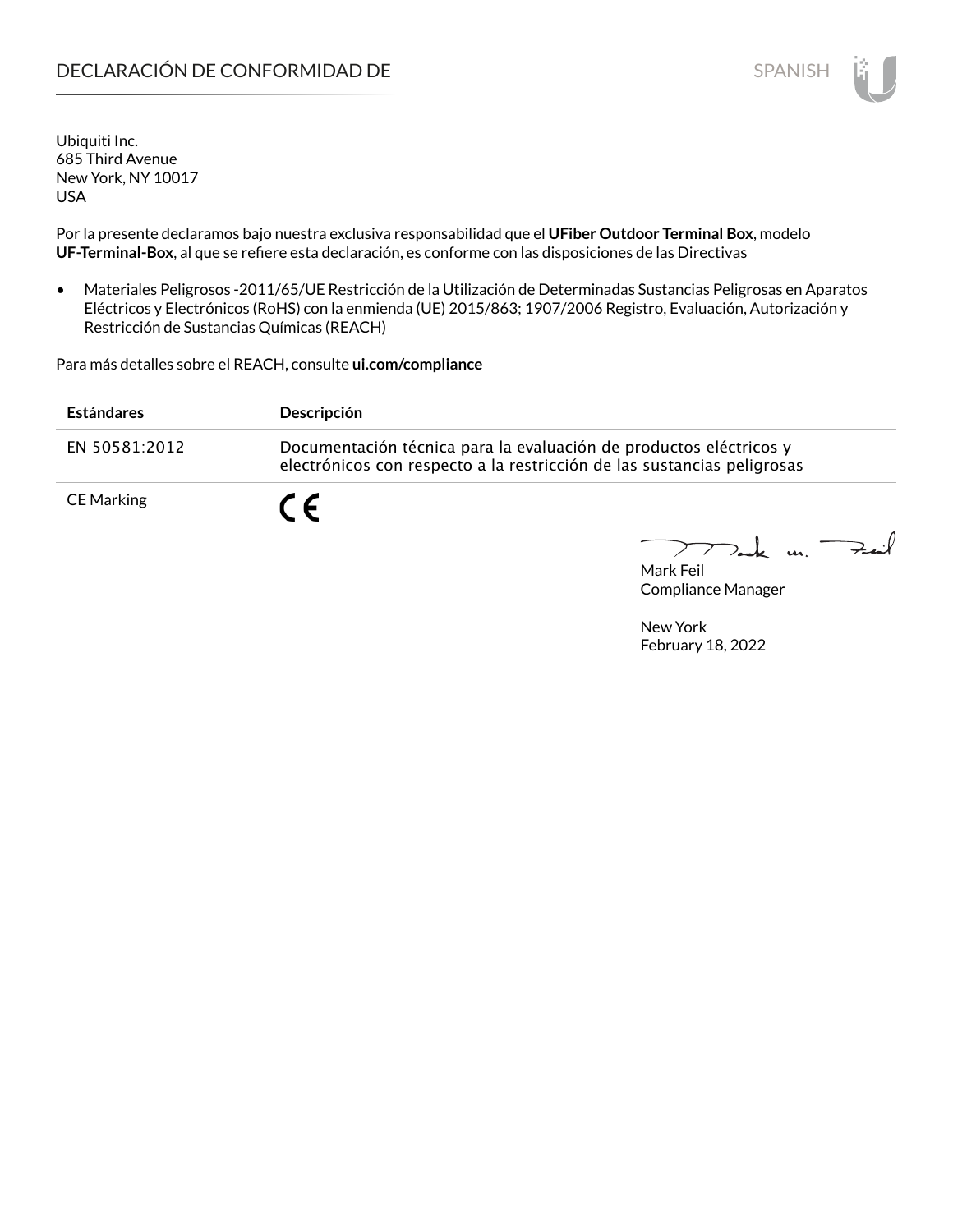#### DECLARAȚIA DE CONFORMITATE UE EXECUTE DE ROMANIAN

Ubiquiti Inc. 685 Third Avenue New York, NY 10017 USA

Prin prezenta declarăm sub răspunderea noastră exclusivă că "UFiber Outdoor Terminal Box", modelul UF-Terminal-Box, la care se referă această declarație, este în conformitate cu prevederile directivelor următoare:

• Materiale periculoase -2011/65/EU Restriction of the Use of Certain Hazardous Substances in Electrical and Electronic Equipment (RoHS) with amendment (EU) 2015/863 (Directiva UE privind restricția utilizării anumitor substanțe periculoase în echipamentele electrice și electronice (RoHS) cu amendamentele ulterioare); 1907/2006 Registration, Evaluation, Authorization and Restriction of Chemicals (REACH) (Regulamentul Uniunii Europene privind înregistrarea, evaluarea si autorizarea produselor chimice)

Pentru detalii suplimentare referitoare la regulamentul REACH, vă rugăm să consultați site-ul **ui.com/compliance**

| <b>Standarde</b> | <b>Descriere</b>                                                                                                               |
|------------------|--------------------------------------------------------------------------------------------------------------------------------|
| EN 50581:2012    | Documentatie tehnică pentru evaluarea produselor electrice și electronice cu<br>privire la restrictia substantelor periculoase |
| CE Marking       | CE                                                                                                                             |

Tak un Fait

Mark Feil Compliance Manager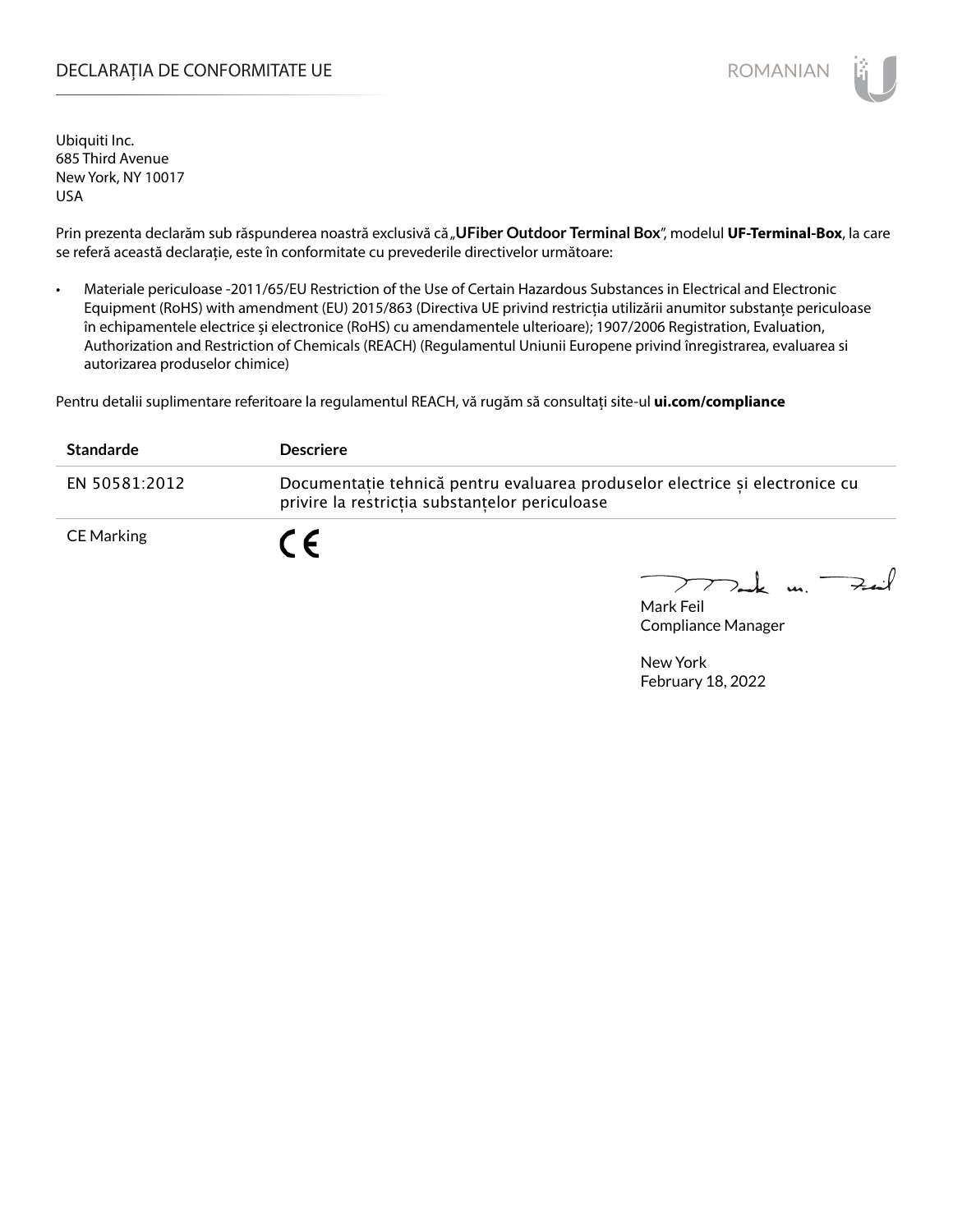### DEKLARACJA ZGODNOŚCI UE POLISH POLISH

Ubiquiti Inc. 685 Third Avenue New York, NY 10017 USA

Niniejszym oświadczam z naszą wyłączną odpowiedzialnością, że **UFiber Outdoor Terminal Box**, model **UF-Terminal-Box**, do którego odnosi się niniejsza deklaracja, jest zgodny z przepisami Dyrektyw

• Materiały Niebezpieczne -2011/65/Restrykcje Dotyczące Użycia NIektórych Niebezpiecznych Substancji w Sprzęcie Elektrycznym i Elektronicznym UE (RoHS) ze zmianą (UE) 2015/863; 1907/2006 Rejestracja, Ocena, Zezwolenie i Restrykcje Dotyczące Chemikaliów (REACH)

Aby uzyskać dodatkowe informacje REACH, należy przejść do **ui.com/compliance**

| <b>Normy</b>  | Opis.                                                                                                                                        |
|---------------|----------------------------------------------------------------------------------------------------------------------------------------------|
| EN 50581:2012 | Dokumentacja techniczna do oszacowania elektrycznych i elektronicznych<br>produktów w odniesieniu do ograniczenia substancji niebezpiecznych |
| CE Marking    | C F                                                                                                                                          |

 $k$  un  $\rightarrow$ 

Mark Feil Compliance Manager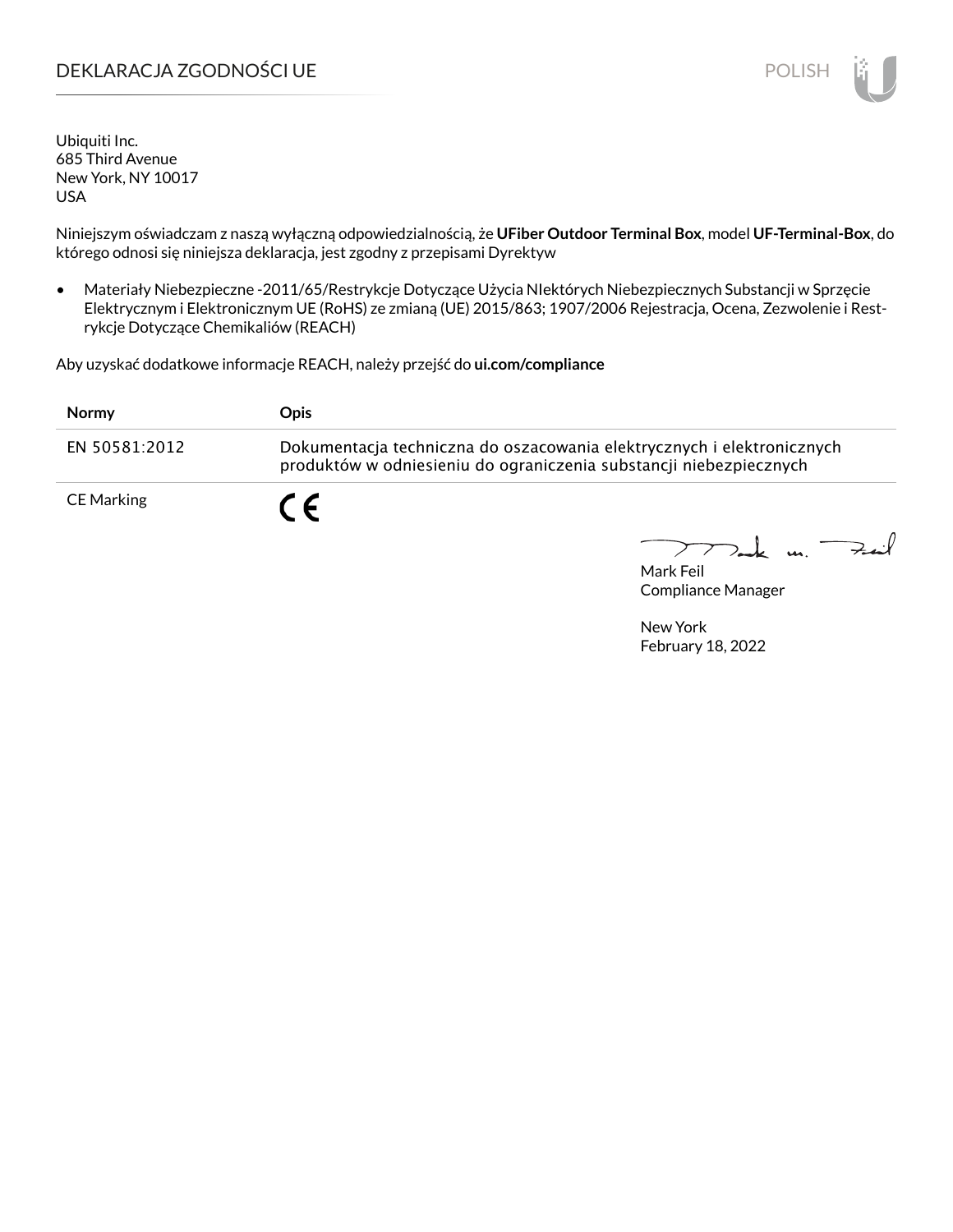# I**ZJAVA EU O SKLADNOSTI** SLOVENIAN

Ubiquiti Inc. 685 Third Avenue New York, NY 10017 USA

S tem dokumentom na lastno odgovornost izjavljamo, da je naprava **UFiber Outdoor Terminal Box**, model **UF-Terminal-Box**, na katerega se ta izjava nanaša, v skladu z določbami naslednjih direktiv:

• Nevarne snovi -2011/65/EU Direktiva o omejevanju uporabe nekaterih nevarnih snovi v električni in elektronski opremi (RoHS) s spremembo (EU) 2015/863; 1907/2006 Uredba o registraciji, evalvaciji, avtorizaciji in omejevanju kemikalij (REACH)

Več podrobnosti o REACH uredbi si poglejte na **ui.com/compliance**

| Standardi     | <b>Opis</b>                                                                                                    |
|---------------|----------------------------------------------------------------------------------------------------------------|
| EN 50581:2012 | Tehnična dokumentacija za ocenjevanje električnih in elektronskih izdelkov<br>glede na omejitev nevarnih snovi |
| CE Marking    |                                                                                                                |

 $\mu$   $\rightarrow$ 

Mark Feil Compliance Manager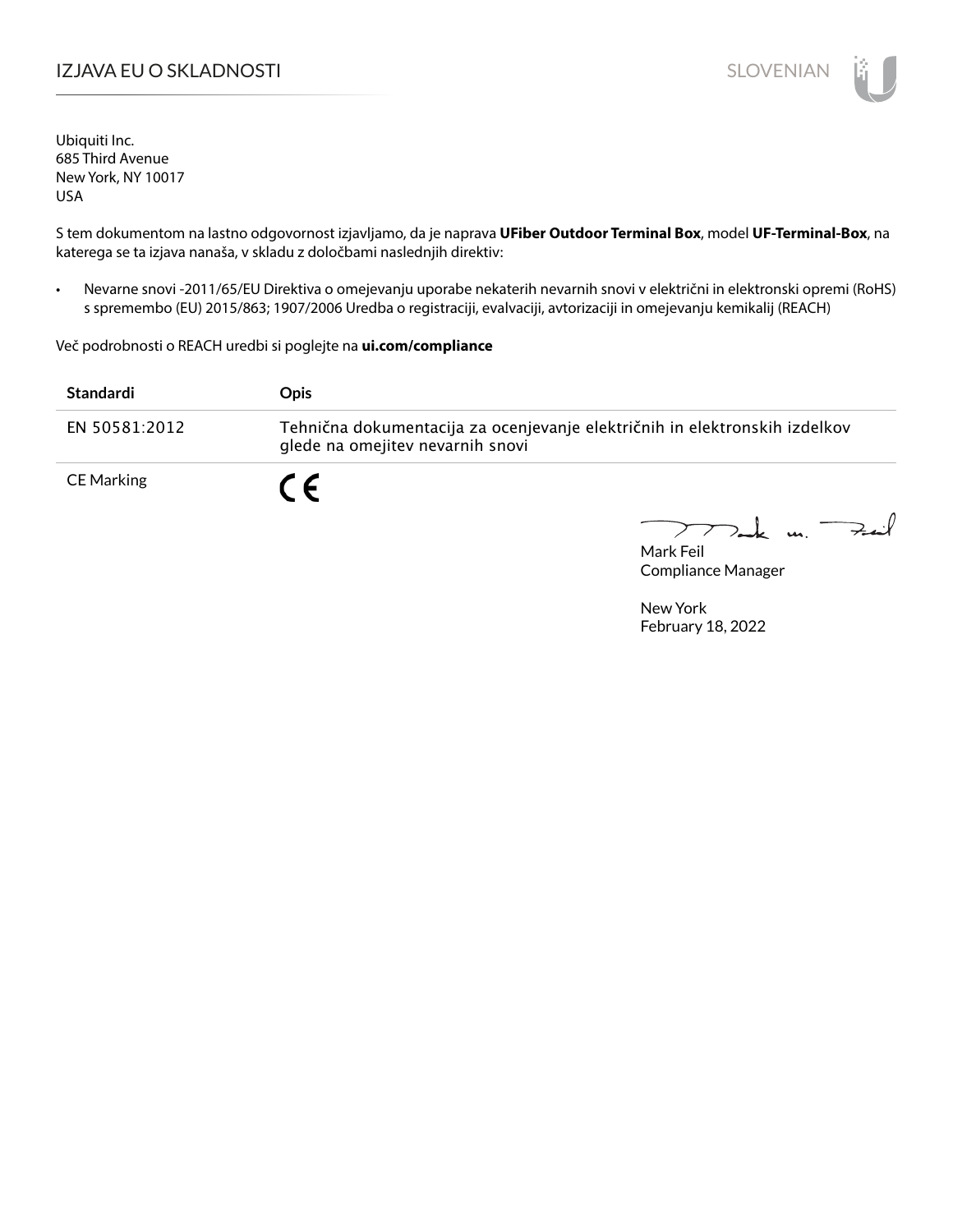Ubiquiti Inc. 685 Third Avenue New York, NY 10017 USA

Διά του παρόντος δηλώνουμε με αποκλειστική ευθύνη μας ότι το **UFiber Outdoor Terminal Box**, μοντέλο **UF-Terminal-Box**, στο οποίο αναφέρεται η παρούσα δήλωση, είναι σύμφωνο με τις διατάξεις των Οδηγιών

• Επικίνδυνα Υλικά - Περιορισμός της Χρήσης Ορισμένων Επικίνδυνων Ουσιών σε Ηλεκτρικό και Ηλεκτρονικό Εξοπλισμό (RoHS) 2011/65/ΕΕ με τροποποίηση (ΕΕ) 2015/863. Καταχώριση, Αξιολόγηση, Εξουσιοδότηση και Περιορισμός Χημικών Ουσιών (REACH) 1907/2006

Για περισσότερες λεπτομέρειες σχετικά με το REACH, παρακαλούμε ανατρέξτε στη διεύθυνση **ui.com/compliance**

| Πρότυπα       | Περιγραφή                                                                                                                       |
|---------------|---------------------------------------------------------------------------------------------------------------------------------|
| EN 50581:2012 | Τεχνική τεκμηρίωση για την αξιολόγηση ηλεκτρικών και ηλεκτρονικών<br>προϊόντων σχετικά με τον περιορισμό των επικίνδυνων υλικών |
| CE Marking    | C E                                                                                                                             |

k m. Feil

Mark Feil Compliance Manager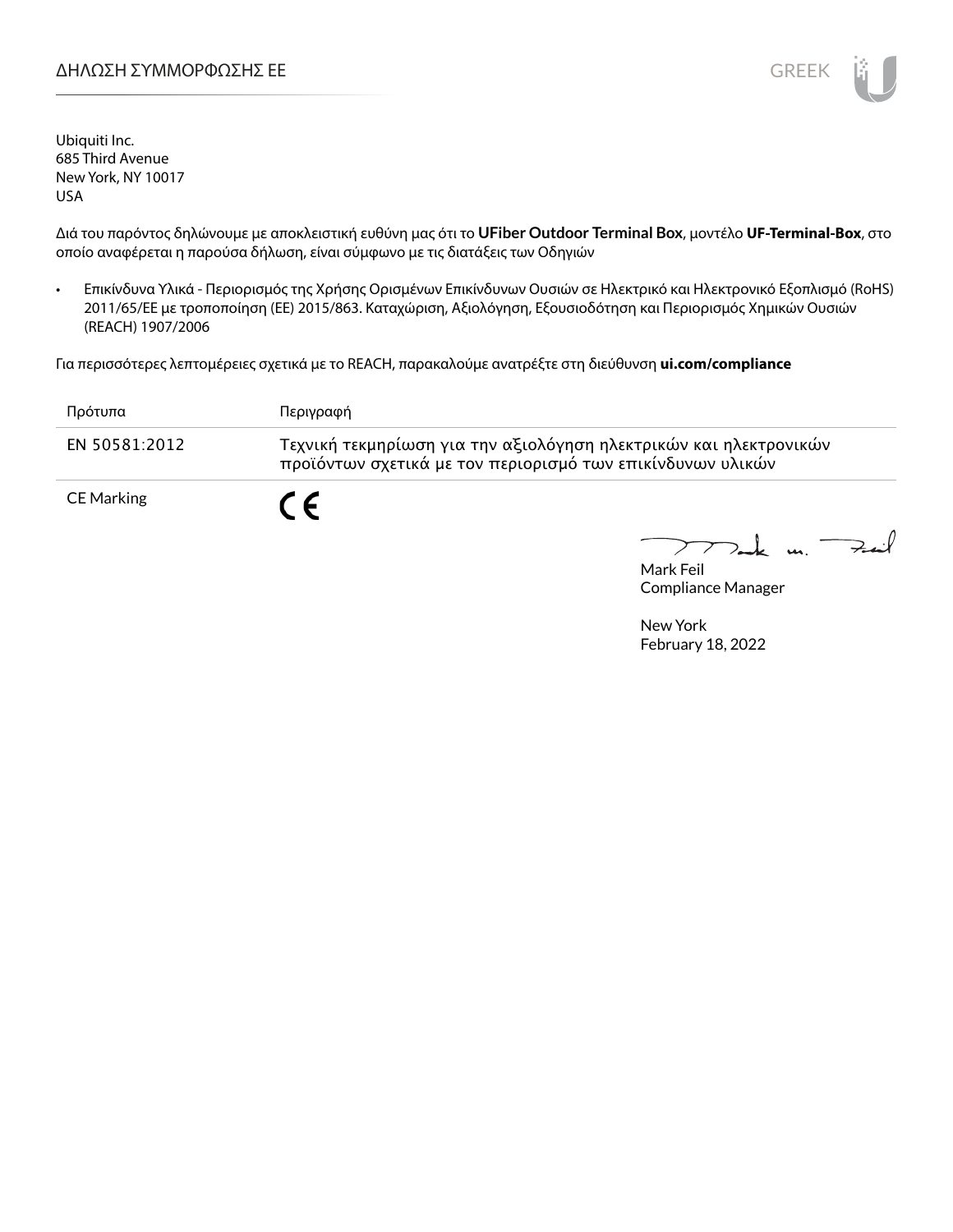# EÚ VYHLÁSENIE O SÚHLASE SLOVAK SLOVAK

Ubiquiti Inc. 685 Third Avenue New York, NY 10017 USA

Týmto prehlasuje, na našu výlučnú zodpovednosť, že **UFiber Outdoor Terminal Box**, model **UF-Terminal-Box**, ktorého sa toto vyhlásenie týka, je v súlade s ustanoveniami Smerníc

• Nebezpečné Materiály -2011/65/EÚ Obmedzenie Používania Určitých Nebezpečných Látok v Elektrických a Elektronických Zariadeniach (RoHS) s dodatkom (EÚ) 2015/863; 1907/2006 Registrácia, Hodnotenie, Autorizácia a Obmedzenie chemikálií (REACH)

Ďalšie informácie o REACH môžete nájsť na **ui.com/compliance**

| Štandardy         | <b>Popis</b>                                                                                                              |
|-------------------|---------------------------------------------------------------------------------------------------------------------------|
| EN 50581:2012     | Technická dokumentácia na posudzovanie elektrických a elektronických<br>výrobkov z hľadiska obmedzenia nebezpečných látok |
| <b>CE Marking</b> | C E                                                                                                                       |

 $\downarrow$  u. Fail  $\geq$ 

Mark Feil Compliance Manager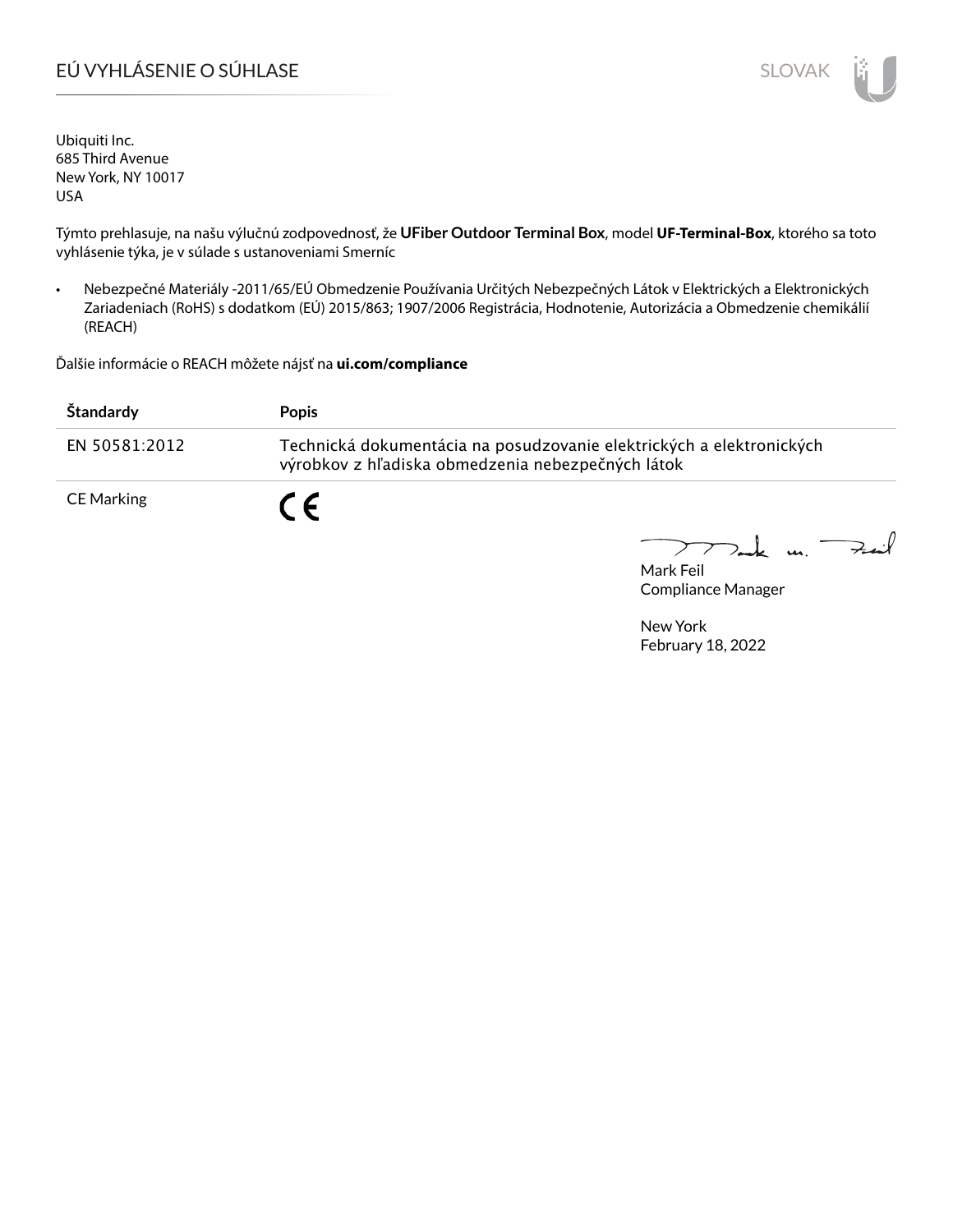#### ES ATBILSTĪBAS DEKLARĀCIJA LATVIAN

Ubiquiti Inc. 685 Third Avenue New York, NY 10017 USA

Vienīgi uz savu atbildību deklarējam, ka iekārtas "**UFiber Outdoor Terminal Box**" modelis "**UF-Terminal-Box**", uz ko attiecas šī deklarācija, atbilst šādu direktīvu noteikumiem:

• bīstami materiāli – 2011/65/ES Atsevišķu bīstamu ķīmisko vielu izmantošanas ierobežojumi elektriskajās un elektroniskajās iekārtās (RoHS) ar grozījumu (ES) 2015/863; 1907/2006 Ķīmisko vielu reģistrēšana, novērtēšana, atļaušana un ierobežošana (REACH).

Papildinformāciju par REACH lūdzam skatīt tīmekļa vietnē **ui.com/compliance**

| Standarti         | <b>Apraksts</b>                                                                                                                     |
|-------------------|-------------------------------------------------------------------------------------------------------------------------------------|
| EN 50581:2012     | Tehniskā dokumentācija elektrisko un elektronisko izstrādājumu novērtēšanai<br>kopsakarā ar bīstamo vielu izmantošanas ierobežošanu |
| <b>CE Marking</b> | C F                                                                                                                                 |

 $\downarrow$  m.  $\rightarrow$  $\triangleright$  $\sum_{i=1}^{n}$ 

Mark Feil Compliance Manager